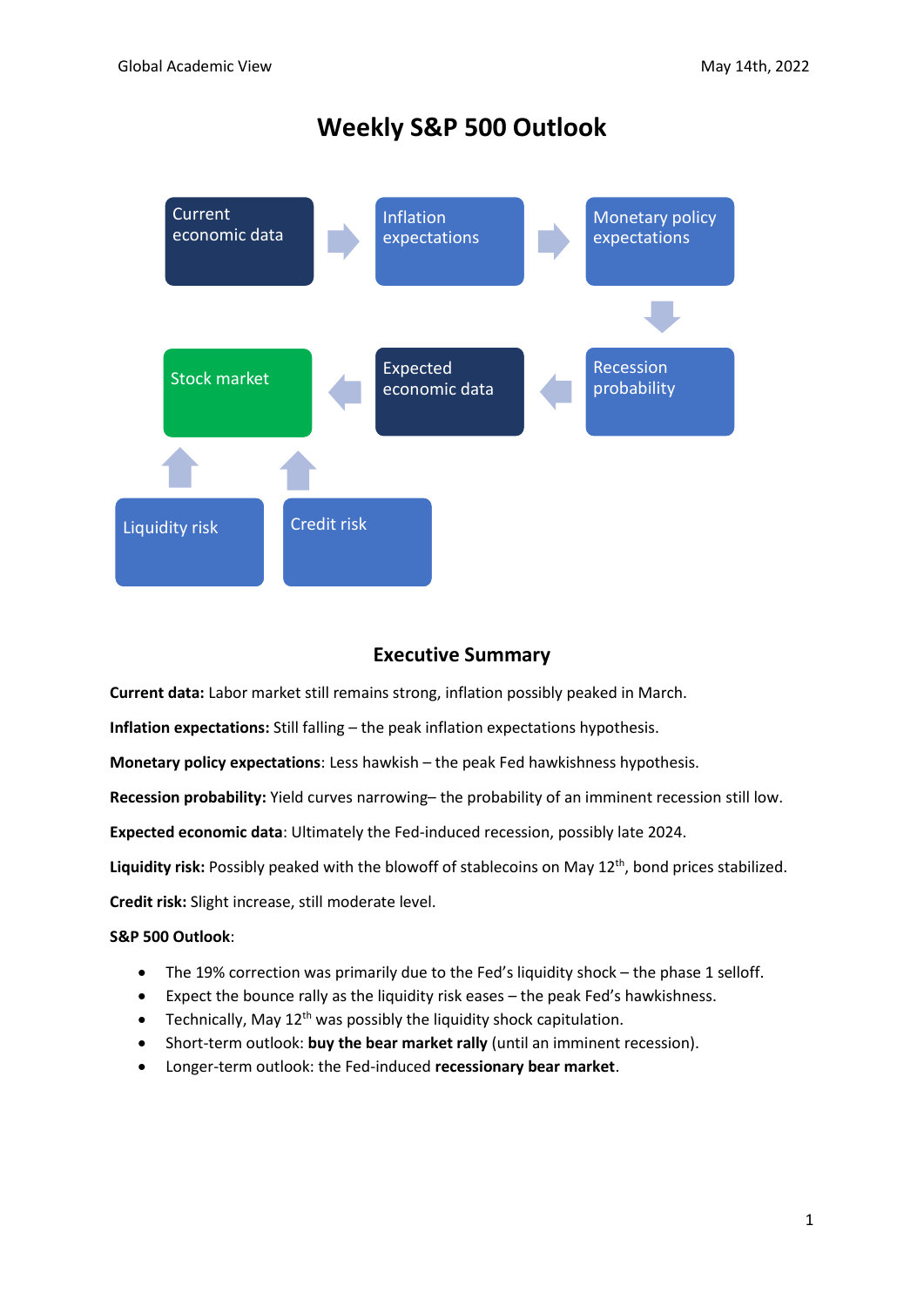| Current economic data |                                                               |
|-----------------------|---------------------------------------------------------------|
| GDP:                  | $-1.4\%$ Q1 2022 (down from 6.9%) – Consumption 2.7% (strong) |
|                       | 3.4% Q1 2022 yoy (down from 5.5%)                             |
| Unemployment rate     | 3.6% April 2022 (last 3.6%)                                   |
|                       | Weekly claims 203K (up from 202K - still strong but rising)   |
| Inflation:            | 8.3% April 2022 CPI (down from 8.5%) peak inflation in March  |
|                       | 6.2% April 2022 Core CPI (down from 6.5%)                     |

# **Weekly Macro Analysis and S&P 500 Outlook**

**Weekly note**: **Inflation peaked**; labor market still strong – supporting the strong economy.

|     | Inflation expectations    |                         |                                            |
|-----|---------------------------|-------------------------|--------------------------------------------|
|     | Nominal Yield (last week) | Real Rate               | <b>BE Inflation Expectations</b>           |
| 5Υ  | 2.87% (3.08%)             | $-0.22\%$ ( $-0.16\%$ ) | 3.09% $(3.24%) -$ still falling - above 3% |
| 10Y | 2.92% (3.13%)             | $0.18\%$ (0.26%)        | 2.74% (2.87%) – still falling sub 2.75     |
| 30Y | 3.08% (3.26%)             | $0.55\%$ (0.65%)        | $2.53\%$ (2.58%) – still falling           |

**Weekly note:** Inflation expectations are **falling**, for the **third** week – **peak inflation expectations**? Nominal and real yields fell – **flight to quality – liquidity shock.** Stock market selloff = lower inflation.

|         | Monetary policy expectations |          |                  |                            |                    |
|---------|------------------------------|----------|------------------|----------------------------|--------------------|
| Current | Jan 2023                     | Jan 2024 | High             | First cut                  | Jan 27 -terminal   |
| 0.768%  | 2.73                         | 2.95     | 3.06 Aug 23      | 2.70 Jan 25                | 3.05               |
| (0.34%) | (2.80)                       | (3.19)   | $(3.33$ July 23) | $(2.93$ Dec 24)            | $(3.24)$ last week |
|         |                              | .        |                  | $\cdots$ $\cdots$ $\cdots$ |                    |

QE ended in March. QT starting in June – June-Aug \$47.5 bill/month, after \$95bill/month **Weekly note**: Fed **significantly less aggressive** about 25bp across all maturities, high in Aug 23, first cut Jan 25. **Peak hawkishness**? Stock market selloff causes less aggressive Fed. **Liquidity shock.**

| Recession probability: Phase 2 selloff - not expected |                  |                                                             |  |
|-------------------------------------------------------|------------------|-------------------------------------------------------------|--|
| 10Y-2Y spread                                         | $0.34\%$ (0.40%) | <b>Narrowing</b> (Inverted week of March 28 <sup>th</sup> ) |  |
| 10Y-5Y spread                                         | $0.05\%$ (0.05%) | Positive (First inverted in March, reinverted)              |  |
| 2Y-3mo spread                                         | 1.64% (1.92%)    | Narrowing - but an imminent recession not expected          |  |
|                                                       |                  |                                                             |  |

**Weekly note**: Recession probability increased; still no an imminent recession. **Note narrowing of 2Y-3mo**. – stock market selloff – liquidity shock.

#### Expected data

Fed-induced recession (late 2024?) De-globalization related higher inflation **Weekly note**: Stagflation with an ultimate recession. Outlook unchanged.

### S&P 500 outlook: Past performance: 5 Days: -0.99% YTD: -15.91%

- PE = 20 Falling but still moderately overvalued.
- Cyclical outlook: **The Fed-induced recessionary bear market** (higher rates = recession)
- **Current:** Fed-induced liquidity shock correction (19% total): **Phase 1 selloff.**
- Inflation expectations are falling **peak inflation** (should cause less aggressive Fed)
- Monetary policy tightening expectations are less aggressive **peak hawkishness.**
- The peak hawkishness should reduce the liquidity risk **– the correction is completed.**
- The probability of an imminent recession is **low**: the Phase 2 sell off not expected**.**
- The credit risk is **modest –** the Phase 3 selloff not expected.
- Thus, the probability of a sustained intra-phase **bear market rally** is high, until recession expectations increase (2y-3mo inverts) sometimes in 2023.
- **Short term strategy: buy the bear market rally (current level on SP500: 4000)**

**Weekly note**: The correction deepened, but it possibly found the short-term bottom at 19% total drawdown.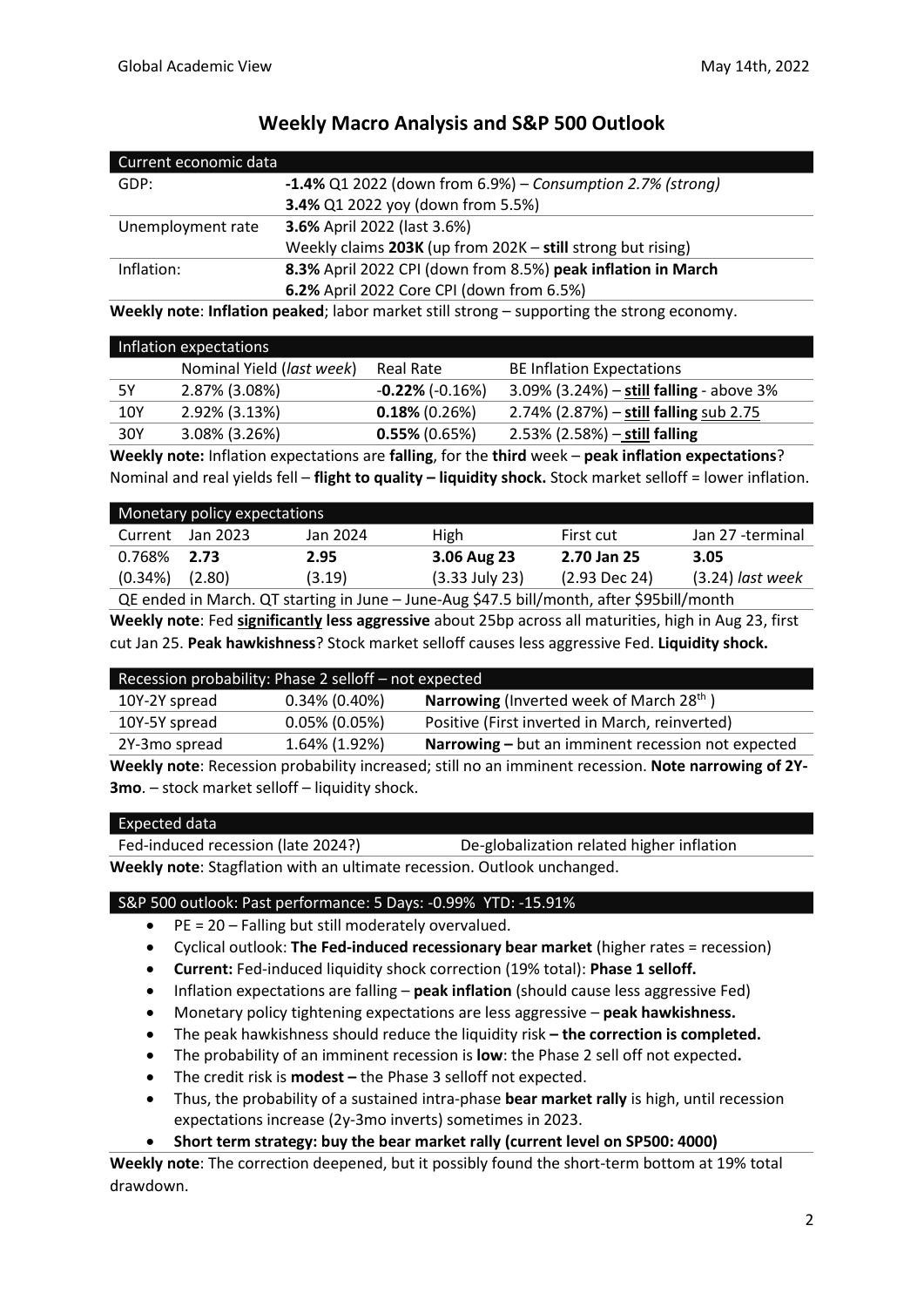#### Liquidity risk **–** High – Phase 1 selloff – ACTIVE

*Expectations of aggressive monetary policy tightening in the presence of market bubbles causes the liquidity shock and the bubble burst – this is Phase 1 selloff of the bear market.* 

During this cycle, the uncertainty about the aggressiveness of interest rate hikes and quantitative tightening QT (post Powell IMF speech on 4/21) reduced the market depth in short term bonds, which caused the liquidity shock in S&P 500 futures. As a result, the bubbles busted in: 1) big tech stocks, 2) meme stocks, 3) cryptocurrencies. Forced selling due to margin calls and the increase in fear deepen the liquidity shock – S&P500 total drawdown 19%.

### **The peak inflation expectations should reduce the expected monetary policy uncertainty and restore the market liquidity.**

- 10Y Bond (Fed's bond bubble) nominal and real rates fell **in flight to safety** (3.14 peak?)
- Crypto Bitcoin: **-38%** (-23%) YTD QQQ: -25% (-23%) YTD

**Weekly note**: Bitcoin crash of 14% and blowoff in some stablecoins – possible bottom in QQQ selloff. Real rated decreased – is QT priced in? **Stablecoin blowoff was the capitulation?** 

#### Credit risk – Moderate – Phase 3 selloff – not expected

*As recession hits, unemployment increases, and earnings decrease, some indebted companies/institutions/individuals default. Systematic bankruptcies increase credit risk to high or extremely high levels, which causes the forced selling – this is ultimate Phase 3 of the bear market.* 

Credit risk BBB-10Y **HYG 2.20%** (2.10%) -11.68%(-10.83%) YTD **Increase** to moderate. (**2.38%** Mar 10). **Still falling** 

**Weekly note**: Moderate level of credit risk.



- **Correction 19%: Jan 4 th – May 12th**
- Liquidity shock SP500 is not trading based on technicals (forced selling, margin calls)
- Notable reversal on May 12th **capitulation?** (the 3850 level 20% drawdown)?
- **Expectation:** Short covering /bottom-picking rally: target levels: 1) 4100 (breakdown), 2) 4300 (reversal), 3) 50dma (after 100dma, 200dma)
- **Strategy: Buy the bounce rally**.